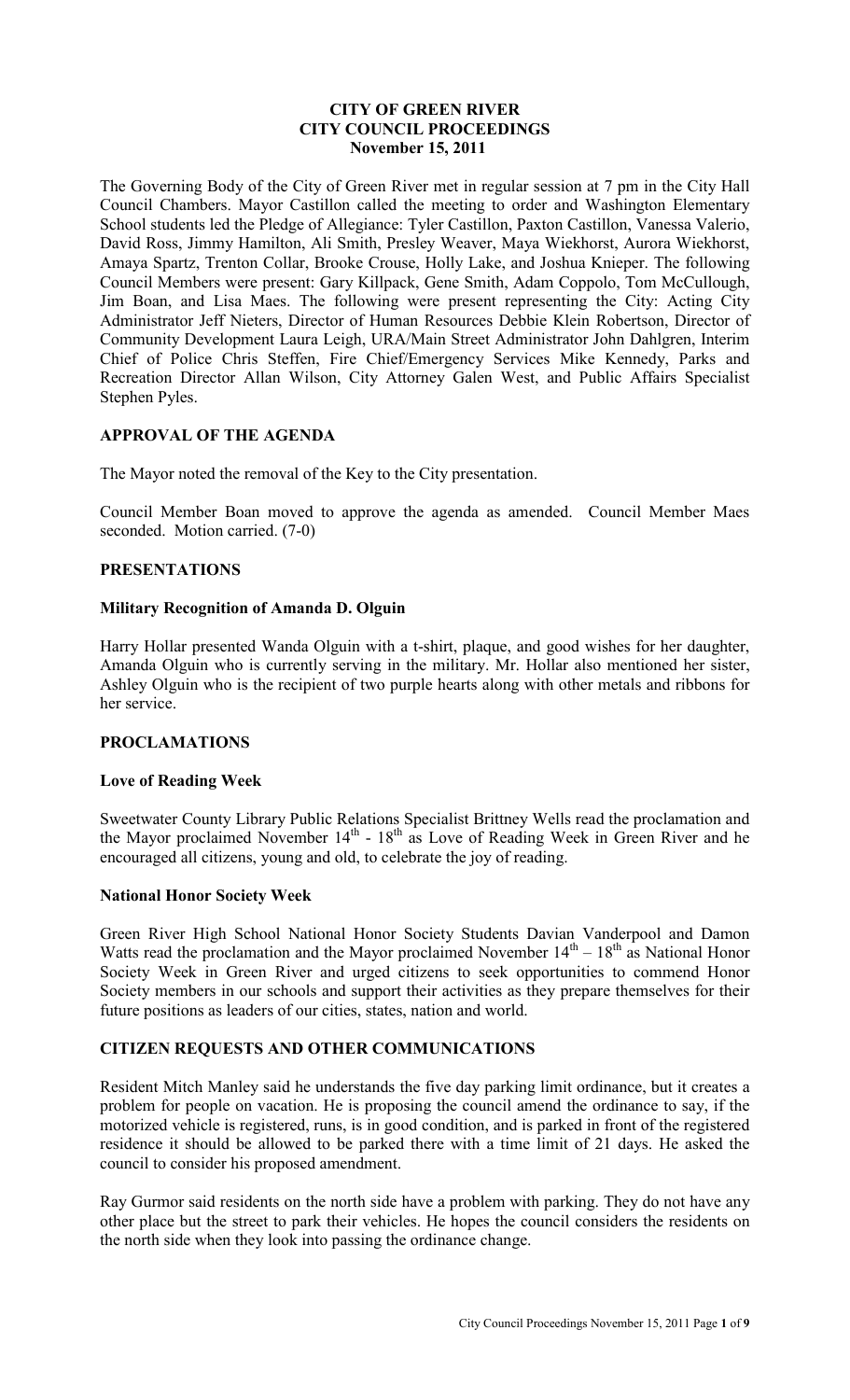Sherry Aguirre said she agrees with the gentleman before her. There is no place for them to park but the street. She has three vehicles and all of them run and are registered, but she has to park them on her street. What is she supposed to do if the ordinance is passed?

Council Member Coppolo said the Police Department is aware of people who live on the north side and the parking issues they have. The ordinance is for areas that have off street parking. These are streets that do not have room to have people drive on them and park trailers or vehicles too. The north side of town is designed for on street parking with plenty of room to drive on.

The Mayor asked how long the ordinance had been in effect.

Interim Chief Steffen said as it is currently written, since 2004, but the five-day parking for motorized vehicles has not been changed in the twenty years he has been in the Police Department. He encouraged citizens to call him if they have any questions or concerns on any of the ordinances.

## **PUBLIC HEARINGS**

#### **Data Testimony relating to the proposed Alternative Energy Ordinance**

Mayor Castillon opened the hearing at 7:25 pm.

URA/Main Street Administrator John Dahlgren said the Planning and Zoning Commission has worked on this ordinance since 2010. Solar and wind power are the fastest growing types of alternative energy sources. The Wyoming Solar Rights Act was passed in 1982 and does not allow localities to prohibit solar collectors. Solar rights can only be granted by the planning and zoning commission after a public hearing and the adjacent property owners have to be notified.

Solar arrays will be permitted in every zoning district. If they are on the roof they can only exceed the height of the roof by three feet, and if they are on the ground they have to meet the requirements of a shed structure.

Wind power will be permitted in every zoning district. The maximum teller height in lots less than twenty square feet is the allowable height in the district. The minimum set back is one hundred percent of the height of the tower. It must be able to land within your property.

Council Member Boan asked if the ordinance could be put on a workshop.

Council Member Killpack said he would support having it on a workshop.

Council Member Coppolo agreed.

Council Member McCullough said the Planning and Zoning Committee did a great job answering his questions. He did go by the one on Colorado Street and noticed it did not make noise so he does not have a problem with the proposed ordinance.

Council Member Maes said she understood most of it but questioned, if the property changed hands the new owner would not get the solar rights.

Council Member Smith said planning and zoning did a good job. He is perfectly fine with the current application.

The Mayor said he does not have any problems with what the Planning and Zoning Commission has come up with.

Council Member Killpack asked if the questions everyone has could be answered during the three readings of the ordinance.

Council Member Boan said he does not have a problem with the ordinance, but he would like to understand what he is voting on.

There were no other comments or concerns presented. The Mayor closed the hearing at 7:39 pm.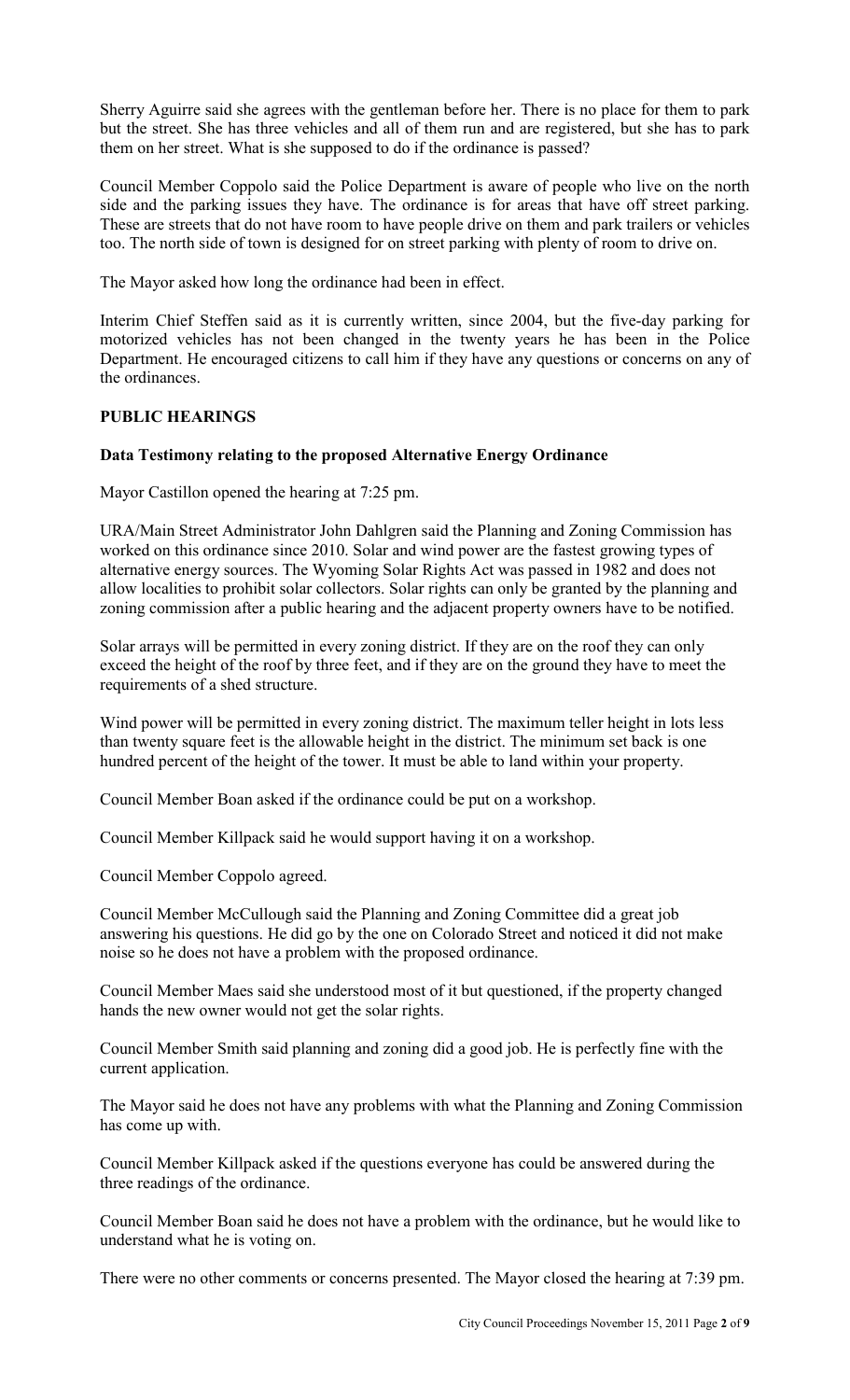## **ORDINANCES**

### **Amendment to the Parking of Motor and Towed Vehicles on Streets and Alleys**

## **11-06: An ordinance amending Section 24-24 of the Green River Code of Ordinances, City of Green River, State of Wyoming, to change the number of days a vehicle can be parked on a city street.**

Council Member Coppolo moved to approve the ordinance on third reading. Council Member Smith seconded.

Council Member Boan said the parking ordinance for motor vehicles is not being changed. The change is to stop people from abusing the parking of trailers on streets within the city.

Council Member Killpack said he will not support the ordinance because he does not see the change being a big improvement.

Council Member McCullough said he will support it. He assured the people on the north side of town that the police department is not going to target them for parking on the street.

Council Member Smith said he does not see this change affecting the north side of town. The change is for the parking of towed vehicles.

Council Member Killpack asked for clarification on the loading and unloading of a trailer for seventy-two hours. He said it does not mean that you have to be unloading or loading your trailer for seventy-two hours. He asked for clarification on parking trailers on the streets.

Interim Chief Steffen said for example, you have been notified that you need to move your trailer and you go move it by a foot. You would not be in violation, as it is written now. They want to stop people from doing this and making the change would help make it enforceable. He said it shouldn't be so complicated to enforce.

Council Member Killpack asked how the officer would know the difference if they just moved it a foot or if they left one night and came back the next day and then parked the trailer in a different place.

Mr. West said there were two enforcement issues with how the ordinance was written. One, you could stay on the street forever if you were unloading and loading. As it is written, you could go more than seventy-two hours so it was hard to enforce. The seconded is when they move the trailer around the corner; this is relative to the seventy-two hours also. It makes it hard to enforce. The burden is always going to be on the city to prove beyond a reasonable doubt that the ordinance was violated. The burden is not on the citizen to prove their innocence.

Council Member Killpack asked if this would lower the violations or not.

Interim Chief Steffen said he cannot say there will be more or less, but he hopes to write fewer citations.

Motion carried. (7-0)

## **RESOLUTIONS**

#### **Budget Increase for the URA/Main Street Board Special Projects**

**R11-74: A resolution for the governing body of the City of Green River, Wyoming, to approve an increase in expenditures in the General Fund for the URA/Main Street Board special projects in the amount of \$50,000 with the money only to be spent with the approval of the governing body.** 

Council Member Boan moved to approve the resolution. Council Member McCullough seconded.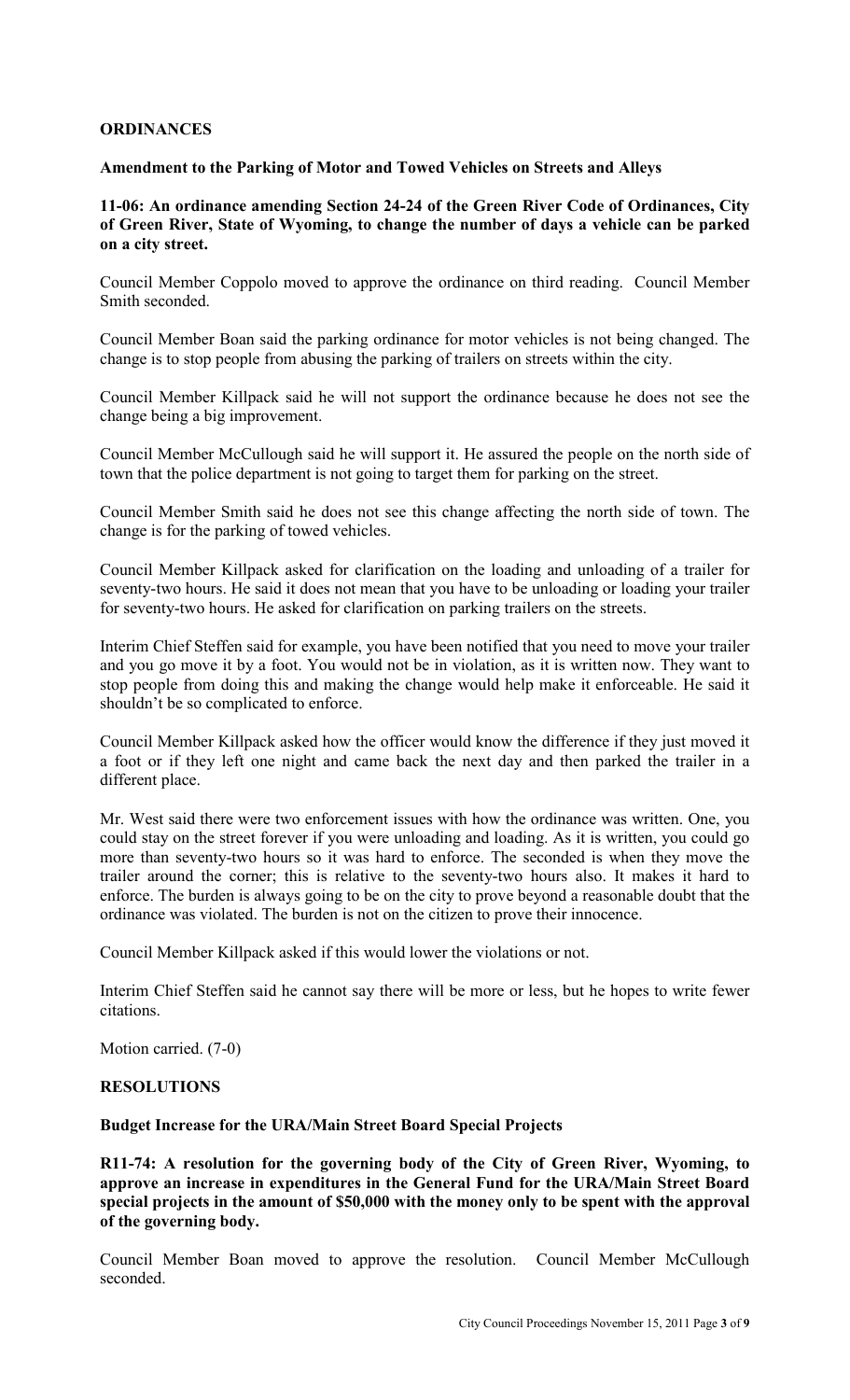Council Member Killpack said once the money goes into the URA account it will not have to be approved by the governing body.

Director of Finance Jeff Nieters said the money in the 440 account it is under the control of the city. If the city wrote the URA a check and it went into their account then it would be under their control.

Council Member Killpack asked, isn't the money going to the URA completely under their control because they are a separate entity?

Mr. West said it is a function of whose money it is. If it is city money then it takes council's approval.

Council Member Killpack clarified, as it is now, the URA could not spend any money without council's approval.

Mr. West said this is a city fund not a URA fund.

Council Member Coppolo asked if the URA will have to come back to the council for a project approval.

Mr. West said the intent is a plan will be developed and the projects are part of that. Once a plan is approved of by the council, the URA can spend the money how they choose for any of the projects in the plan.

Council Member McCullough said the \$50,000 is being set aside for the URA. They will have to come before council and ask for money for a project. This is just to start and once they are organized they can come to council with a need for the money and once approved, they would have total control.

Council Member Killpack said the city is micromanaging.

Council Member Smith said the URA is under a specific set of rules and Main Street is not under the same. So, who is the money being allocated to?

Mr. West said there is not a separate Main Street governmental entity as there is with the URA. The URA has to act in accordance with a plan approved by the governing body and pursuant to projects that have been approved by the governing body. The URA plan has not been developed yet.

Council Member Boan said the city has spent millions of dollars on agencies trying to improve our city. He has no problem with funding the URA but he wants to make sure it is done correctly. As it is right now, there is no request by the URA for money. He would like for the URA Board to come and tell the council what their plans are.

The Mayor said at a previous meeting on the URA, he asked for volunteers that would meet to discuss the guidelines and plans that the governing body would like the URA to follow. No one volunteered, and he thinks this should be done before they agree to give them money. Council Members Smith, Boan, Maes, and Killpack said they would volunteer.

He said the URA's power is not just over the Main Street District; they will have power over the municipality. That is why he thinks it is very important to come up with guidelines for the URA.

Council Member McCullough said if this motion is passed tonight then the URA can come forward to the council asking for money to do the projects they want.

Council Member Boan asked if the URA was being formed according to state statutes.

Director of Community Development Laura Leigh said yes. The URA is currently working on their bylaws. There are things they will need to have money for like an attorney and a bank account. Right now they are working under the 440 account which is under the city's control.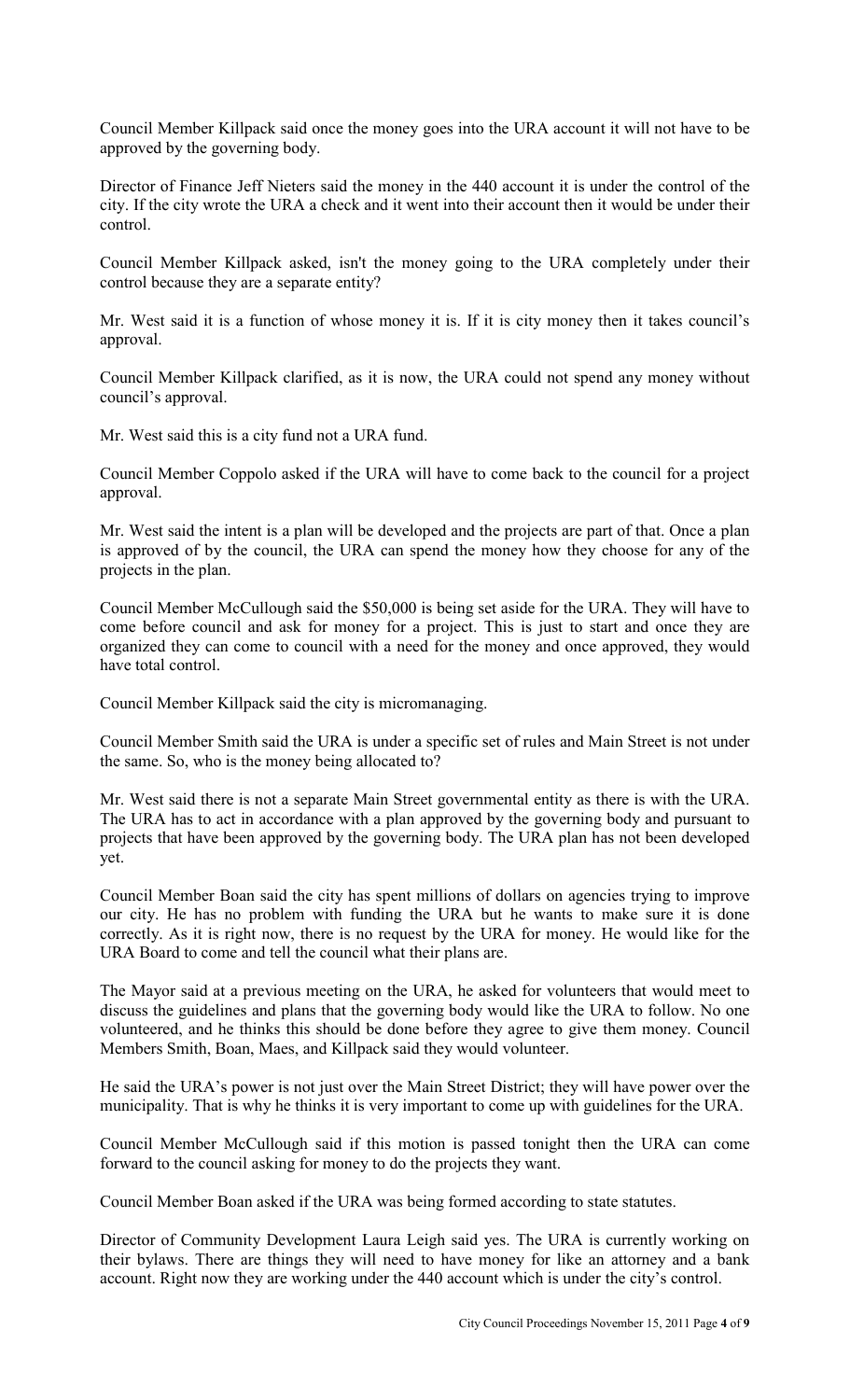Council Member Killpack said the URA/Main Street is a separate entity and right now they cannot do anything.

The Mayor said they can if the city allows them to do so. If they say they want to light up the viaduct or the clock tower, they can if they come and ask the governing body.

Ms. Leigh said the one thing that needs to be understood is this board is operating with two separate functions right now. There is the urban renewal function and any urban renewal function has to be done according to the plan that is approved by the governing body. In her opinion stringing lights on the viaduct is not a URA function it is a Main Street function. Right now there were no funds available to go towards the URA and this is why the money is being put aside.

The Mayor suggested having a meeting on Monday, November 21, 2011 at 10:00 am in the Council Chambers to discuss the URA guidelines.

Motion carried. (7-0)

**Budget Increase and Approval of Amendment for the Southeast Water Improvement Project** 

**R11-75: A resolution for the governing body of the City of Green River, Wyoming, to approve an increase in expenditures in the Capital Projects Fund for the Southeast Water Expansion Project in the amount of \$38,335; and to approve amendment Number 2 with Nelson Engineering.**

Council Member Coppolo moved to approve the resolution. Council Member Maes seconded.

Council Member Boan asked if Jackman Construction is not working, then why is the city being billed for the oversight.

Utility Manager George Michael said they have had a lot of complications on this project and staff feels it is important to have a middleman to oversee the project, and that is what Nelson Engineering has been doing. There is no way of knowing how long it is going to take to finish this job.

Council Member McCullough said Nelson Engineering is not the problem, they need to be there. There will be liquidated damages assessed on this project at \$1,500 a day for everyday the project is going over. The estimate for completion is by the end of June 2012.

Council Member Boan clarified, if this not going to be done until the end of June then this money would only cover 90 days.

Mr. Michael said it is around \$52,000 a month for Nelson Engineering's services. The work could take three weeks if it is done with full man power, but the contractor has not been working with a full crew so three months is an estimate.

Council Member Boan asked if they will be paying Nelson Engineering through the winter shut down.

Mr. Michael said no. It is going to shut down at the end of this week and then it will start again in April. The money allocated to Nelson Engineering is for April, May, and June when they resume work.

Council Member Coppolo asked if the city was bound to pay the \$102,000 to Nelson Engineering if the project is completed earlier.

Mr. Michael said no. This is worst case only; if it is completed earlier then they would not have to pay that amount.

Council Member Maes asked if the items up there are going to be left there during the winter.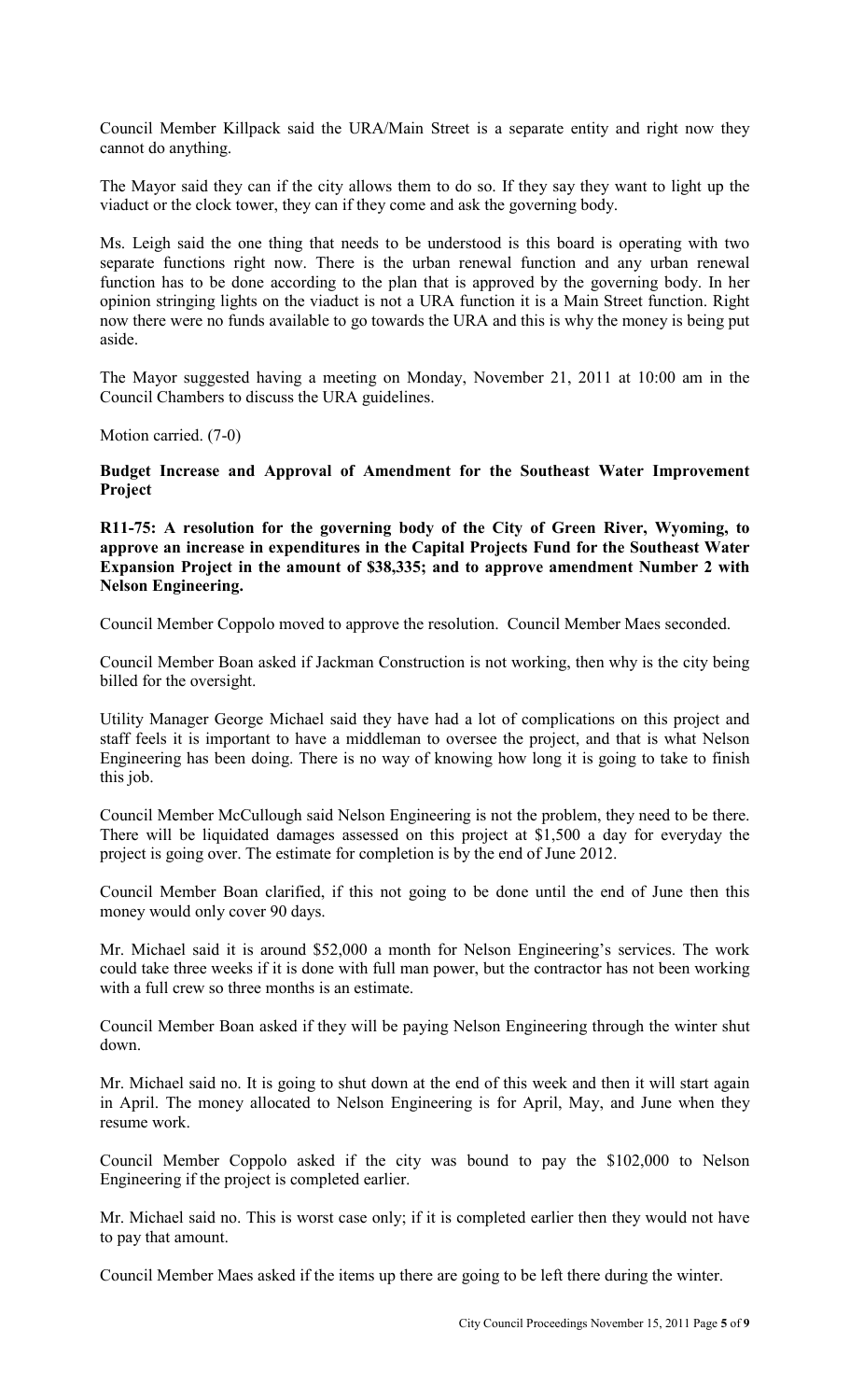Mr. Michael said they are hoping the contractor will do some clean up to the area.

The Mayor said he does have a problem with this. He asked how much has been collected so far on the liquidated damages.

Mr. Michael said the liquidated damages started in August, so three months at \$1,500 each day. This will not pay for all the extra costs, but it will cover some. So far it is around \$140,000 but if you add three more months it would be more.

The Mayor said it all depends if the liquidation can be collected. There is no assurance that it can be.

Council Member Killpack asked how the damages would be collected.

Mr. West said if there are remaining payments that need to be made it can be taken from them or it will have to be pursued through the contractor directly.

Motion carried. (7-0)

## **Opposition to the Regional Watershed Supply Project**

**R11-76: A resolution for the governing body of the City of Green River, Wyoming, expressing its continuing opposition to the Regional Watershed Supply Project including hydropower development.** 

Council Member Smith moved to approve the resolution. Council Member Boan seconded.

The Mayor said this is opposing the water diversion plan to divert water from the Green River to Colorado.

Council Member Maes said the public can go online and submit their comments at www.ferc.gov/doc-filing/ecomment.asp.

Motion carried. (7-0)

## **COUNCIL ACTION ITEMS**

## **Appointments to the Green River Arts Council**

Council Member Maes moved to confirm the Mayor's appointment of Meredith Thompson and Kristi Radosevich to the Green River Arts Council for two-year terms. Council Member McCullough seconded. Motion carried. (7-0)

## **Appointments to the Combined Communications Joint Powers Board**

Council Member Coppolo moved to confirm the Mayor's appointment of Detective Sergeant Tom Jarvie *for a term expiring February 2013,* and the reappointment of Peggy Leininger *for a three-year term expiring February 2014,* to the Combined Communications Joint Powers Board. Council Member Maes seconded. Motion carried. (7-0)

#### **Appointment to the Planning and Zoning Commission**

Council Member Smith moved to confirm the Mayor's appointment of Scott Travis to the Planning and Zoning Commission for a three-year term. Council Member Coppolo seconded. Motion carried. (7-0)

## **Change Order #1 Capital Improvement Project, Schedule "B" (New Mexico Street)**

Council Member Killpack moved to approve Change Order #1 *to Lewis and Lewis, Inc.* for the 2011 Capital Improvement Project, Schedule "B" (New Mexico) in the amount of \$6,278.00, to adjust the contract price to reflect as-built work and to close out this portion of the project. Council Member Maes seconded.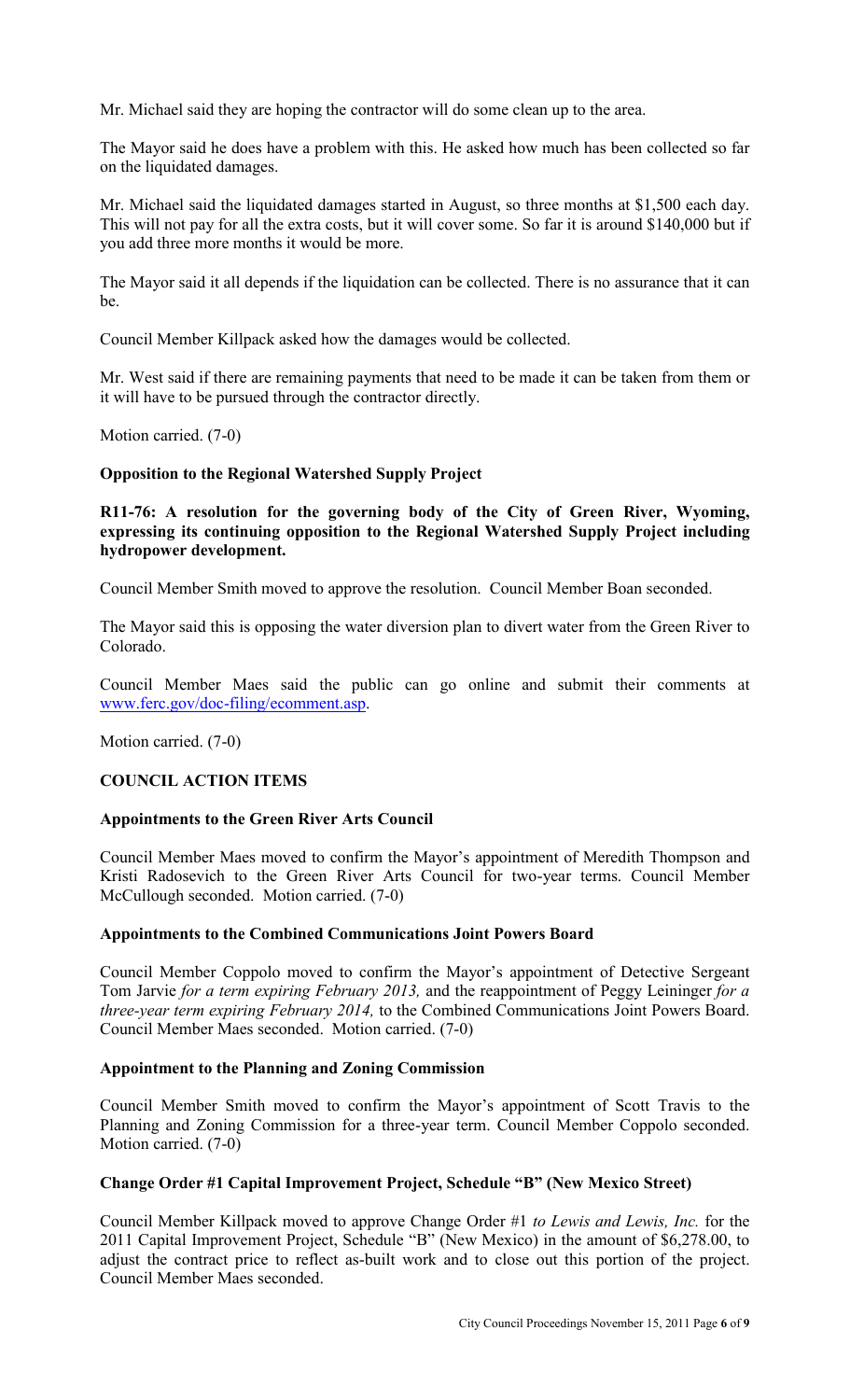Engineer John Canaday said the extra cost is due to a curb and gutter being done in hand form instead of machine form, and some of the sections were larger than anticipated.

Council Member McCullough said they were not supposed to be doing any curb and gutters on New Mexico.

Mr. Canaday said they were replacing the radius on both ends of the street. The water was pooling up on both areas and causing erosion.

Council Member McCullough asked if they knew this had to be done then why was it missed, was it a mistake by staff.

Mr. Canaday said it was a staff mistake.

Motion carried. (7-0)

#### **Change Order #2 2011 Capital Improvement Project, Schedule "C" (Expedition Island)**

Council Member Coppolo moved to approve Change Order #2 *to Lewis and Lewis, Inc.* for the 2011 Capital Improvement Project, Schedule "C" (Expedition Island) in the amount of \$33,723.54, to adjust the contract price to reflect as-built work and to close out this portion of the project. Council Member McCullough seconded.

Mr. Canaday said this was due to the amount of asphalt estimated for the job. The map was not to scale so the cost of the asphalt was much higher. He said the Parks Department did do some work in house to save money.

Director of the Parks and Recreation Department Allan Wilson said he did come before council earlier to let them know there would be a change order for this project because of asphalt issues. He said there were soft pockets in the area so there was extra cost there and more concrete work needed to be done.

Council Member Killpack said this is \$70,000 more than the original price with both change orders.

Mr. Wilson said yes but there is money in the line item to cover the extra costs.

Council Member Maes asked how long had it been since the Expedition Island was paved.

Mr. Wilson said close to twenty-five years ago.

Council Member Smith asked if they are still within the amount allocated for the Capital Improvement Projects as a whole.

Mr. Nieters said the amount budgeted for Capital Improvements was \$2.7 million and the amount allocated so far was \$2.3 million. There is \$361,000 unallocated so far.

The Mayor said that number would not include the change orders.

Council Member Smith thanked Mr. Wilson for letting them know about the change order ahead of time.

Motion carried. (7-0)

## **CONSENT AGENDA**

Council Member Killpack moved to approve the following consent agenda items. Council Member Coppolo seconded. Motion carried. (7-0)

• Contract with John King and Shamrocks N' Shenanigans DJ Service for the 2011 Middle School New Year's Eve Party in the amount of \$600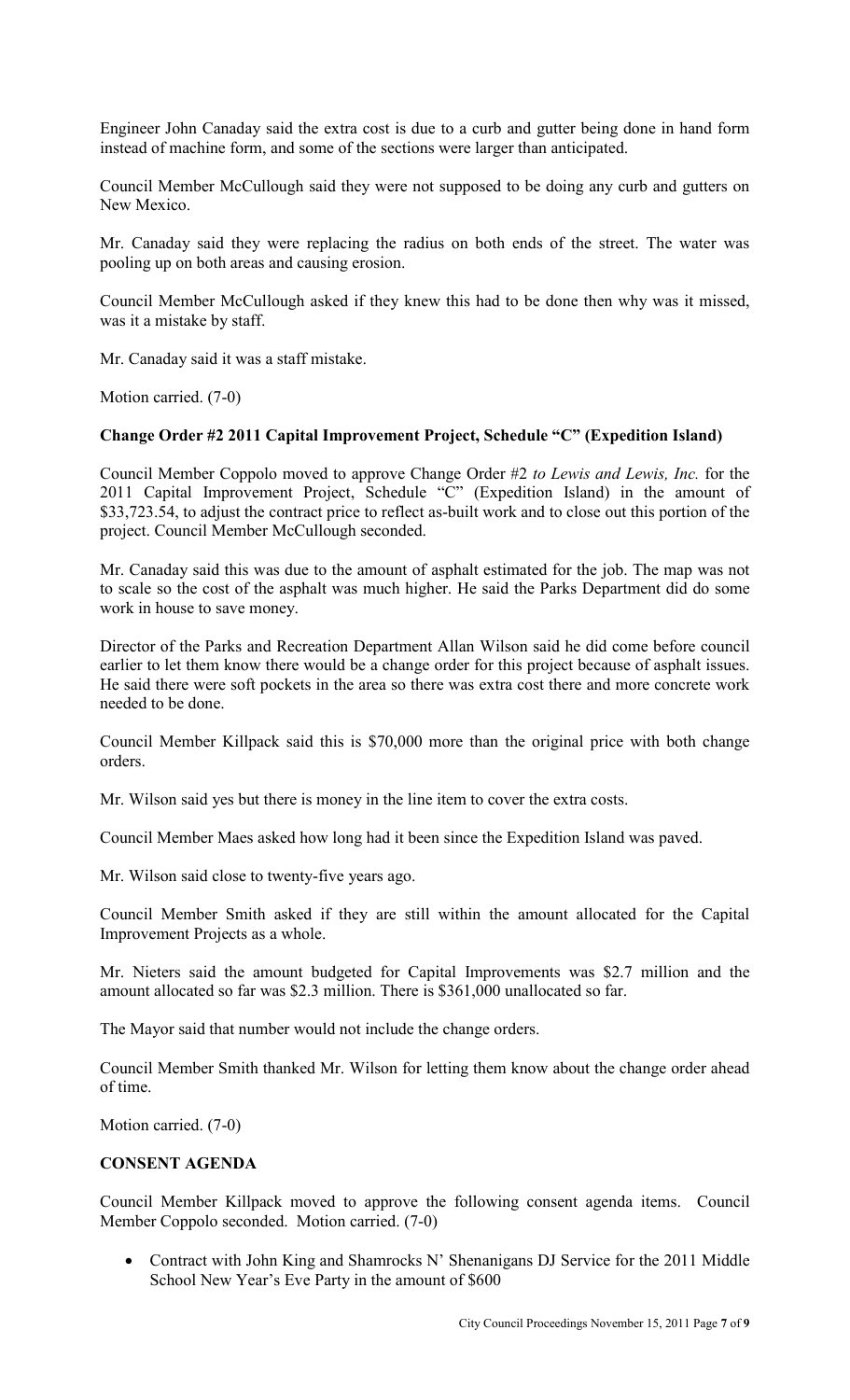- Agreement with Rockhurst University Continuing Education Center for training on how to manage conflict and confrontation in the amount of \$3,000
- Ratification of the agreement with Rocky Mountain Power for the installation of power to the pump station on Upland Way
- To release the retainage in the amount of \$15,000 to A. Pleasant Construction for the Utility Storage Building Project
- Accept the donation of 14 pieces of 10' x 6" metal pipe from FMC, 8 panels of 10' x 3" metal grating from Pacific Steel to construct overhead storage in the Public Works Berto Castillon Recycling Facility, and the donation of electrical connections and materials from LOC Electric for the Recycling Baler main panel
- Minutes for: October 25, 2011 Special Council and November 1, 2011 Council
- Financial Reports and Payment of Bills:<br>Prepaid Invoices =  $$616,951.20$ Outstanding Invoices  $= $337,965.42$ Pre-authorization Payments =  $$792,350.00$  Payroll Expenditures =  $$335,077.35$

## **CITY ADMINISTRATOR'S REPORT**

Mr. Nieters congratulated the Parks and Recreation Department for their nomination and fourth place finish in the 2011 National Gold Medalist Award.

He said the rodeo arena will be closed until further notice. Bids for the rodeo arena will be opened on November 30, 2011 at City Hall.

He discussed the workshop agenda for December 13, 2011.

Mr. Nieters said School District #2 asked if the council would agree to have a joint workshop on December  $8<sup>th</sup>$  or 15<sup>th</sup>, 2011 to discuss cooperative agreements.

Council agreed to Thursday, December 8, 2011, at 6:30 pm, in the Council Chambers.

Mr. Wilson said the School District asked for a different day because the school board is having their normal board meeting on Tuesday, December 13, 2011 so they could not attend the city's regular workshop.

The Thanksgiving trash schedule is: Thursday's trash will be picked up on Wednesday, November 23, 2011 and Friday and Monday's trash will be picked up on Monday, November 28, 2011. The landfill will be closed on Thursday, November 24 and Friday, November 25 and will reopen on Saturday, November 26 from 9:00 am to 5:00 pm.

# **CITY ATTORNEY'S REPORT**

Mr. West had nothing to report.

# **MAYOR AND COUNCIL REPORTS**

Council Member Smith wished the best to Pam Spivack who is in the hospital recovering from a stroke.

The Mayor asked for council's direction on what they would like to do as far as the gift card they give to employees.

Council Member Maes said she thinks it should be given to full-time and part-time employees like it has been in the past.

Council Member McCullough suggested giving it to all full-time employees and the part-time employees who work twenty hours a week. He feels there needs to be some division in who gets them.

Council Member Killpack agreed with Council Member Maes.

Council Member Coppolo agreed with Council Members Maes and Killpack. This is a gift for the employees that serve the city.